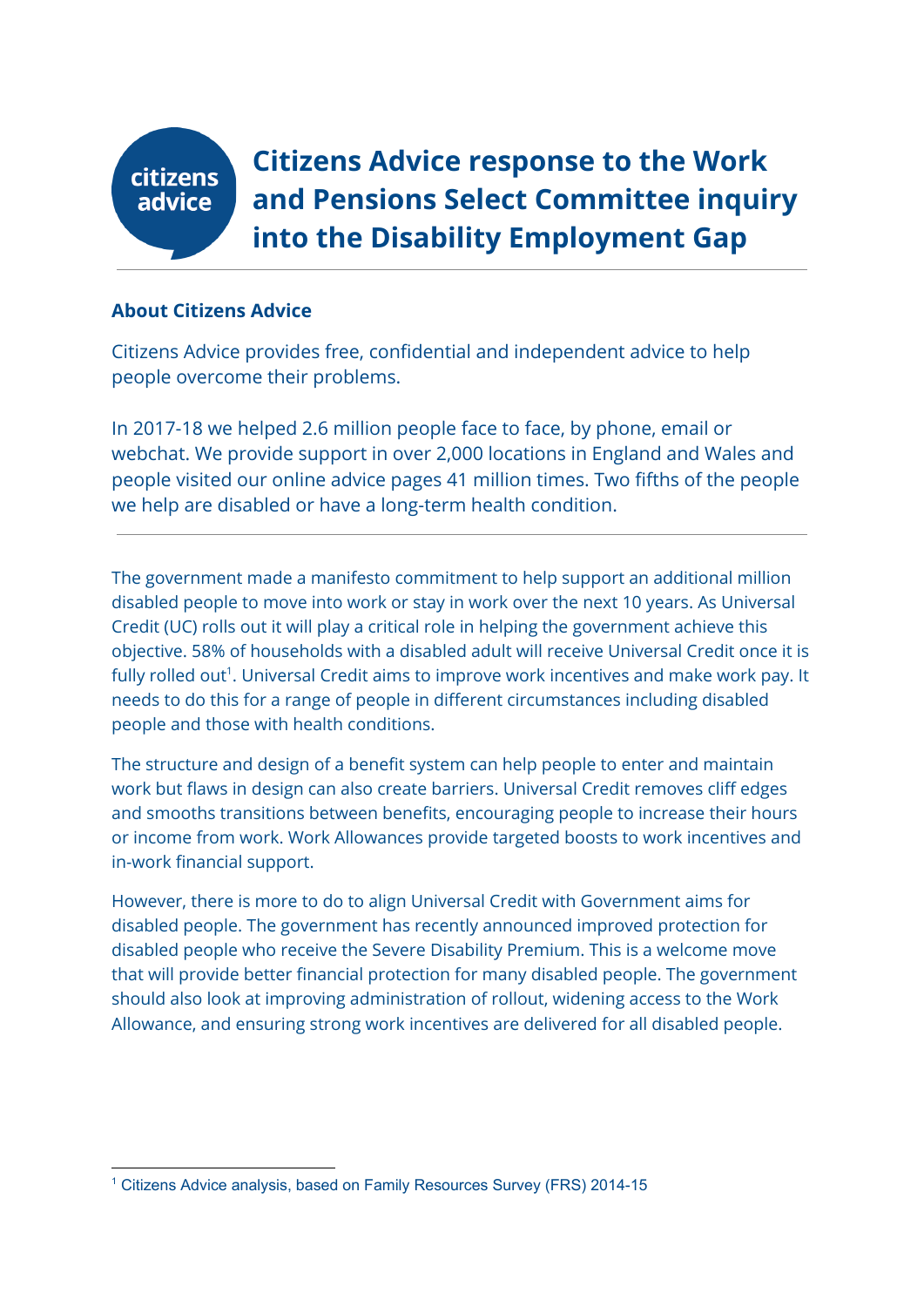# **Universal Credit rollout for Disabled People**

### **Payment Timeliness**

Disabled people are struggling with delays to their first payment as they begin their claims for Universal Credit. Only a third<sup>2</sup> (33%) of people with limited capability for work are getting their full payment on time following their initial claim. This is significantly lower than the 80% who are paid on time across all claims. Delays to disabled people's initial payments puts them at risk of debt and unable to cover essential costs. In turn, this can make it more difficult to focus on entering and maintaining work.

As the benefit rolls out more than half of households with a disabled adult will move onto it. Current plans for managed migration mean disabled people will have their legacy benefit claims closed and will need to make new claims for Universal Credit themselves. If problems with the claim process and payment delays continue, this approach could hinder the government's aims for addressing the disability employment gap over the next ten years.

### **Jobcentre Support**

Disabled people and those with health conditions have hugely varied levels of support needs. They need tailored support which addresses their specific barriers and appropriate claimant commitments. However, the DWP's research<sup>3</sup> indicates that staff have been struggling to identify support needs because they:

- lacked the time and ability to identify claimants who needed additional support
- lacked the confidence to apply processes flexibly and make appropriate adjustments
- felt overwhelmed by the volume of claimants reporting health problems

It is particularly concerning for disabled people and those with health problems that the DWP and Jobcentre staff are already overwhelmed by the volume of claimants with health conditions. This does not bode well for resourcing and capacity to support a million more disabled people to move into work or stay in work.

### **Access to the work allowance in Universal Credit**

### **Personal Independence Payment (PIP) should passport to Work Allowances in Universal Credit**

The work allowance in Universal Credit is currently not reaching all of the working disabled people it could help. It is only awarded to those who are deemed to have limited capability for work. This means access is linked to the Work Capability Assessment (WCA) only and there is no passport from Personal Independence Payment (PIP) assessments. Many working disabled people will struggle to access the work

<sup>2</sup> National Audit Office, Rolling out Universal Credit, 2018.

<sup>3</sup> *Seen by the National Audit Office.* National Audit Office, Rolling out Universal Credit, 2018.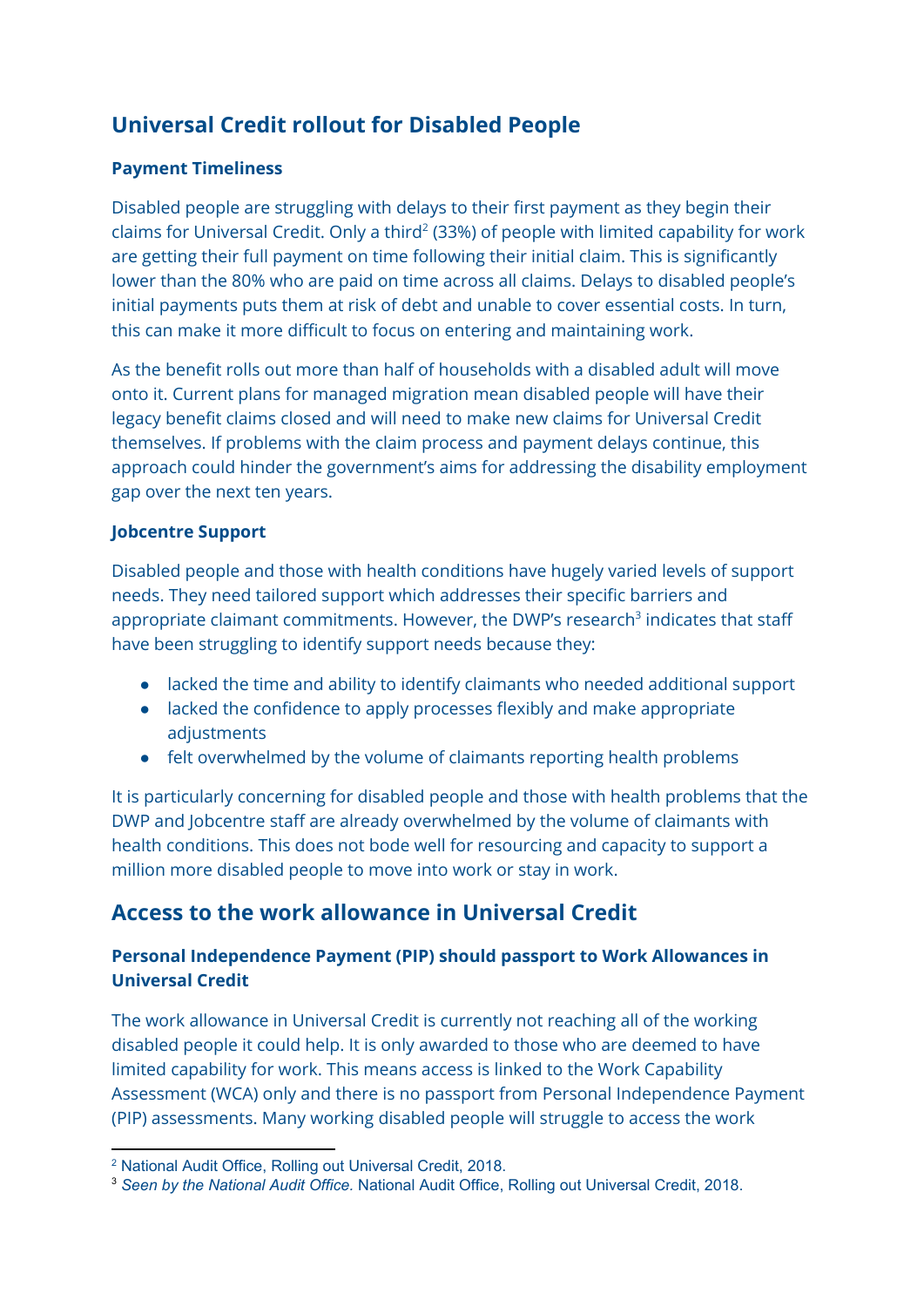allowance because they will not be referred for a WCA while they are working and the assessment is unlikely to conclude they have limited capability for work.

Adding a passport to the work allowance from PIP would help remedy this problem. PIP can be awarded to people who are in or out of work. It is already used as a passport to the Disabled Workers Element in Tax Credits. This change would help strengthen work incentives in UC for disabled people and contribute to the Government's aim of supporting a million more disabled people into work.

## **Work Incentives for disabled people in Universal Credit**

Disabled people may only be able to work limited hours or do limited types of work. They may also spend longer periods out of work. They need to be able to access adequate financial support through the benefit system in and out of work. Access to Work is available to meet some of the extra costs of working with a disability or health condition, but Universal Credit should recognise the costs associated with spending longer periods on lower hours or out of work.

For many disabled workers Universal Credit reduces the level of financial support and weakens work incentives compared to the legacy benefit system. Work Allowances in UC provide weaker work incentives than Permitted Work in ESA did for people with limited capability for work, and weaker in-work support than the Disabled Workers Element in Tax Credits.

### **Disregarded income for disabled people trying out work**

The Work Allowance in Universal Credit is available to everyone who has limited capability for work. It disregards £198 a month for those with housing costs, after which 63p of UC is removed for every additional £1 earned. This incentivises disabled people to enter work and means there are higher returns from working.

This Work Allowance, however, is significantly weaker than **Permitted Work** in ESA. Permitted Work allowed people with limited capability for work to earn up to £125.50 a week (equivalent to £545 a month) without any reductions in the benefit. This supported disabled people to try out upto 16 hours a week of work to see if it is right for them.

### **In-work support for disabled workers**

For disabled people working over 16 hours a week, the **Disabled Workers Element** in Tax Credits provided £3,090 per year of in-work financial support. This recognised some of the additional costs of working with a disability or health condition. It also recognised that disabled workers can face reduced incomes if they are only able to work limited hours or do limited types of work.

Universal Credit does not have in-work financial support that recognises these specific support needs for disabled workers. The Work Allowance could provide this support but